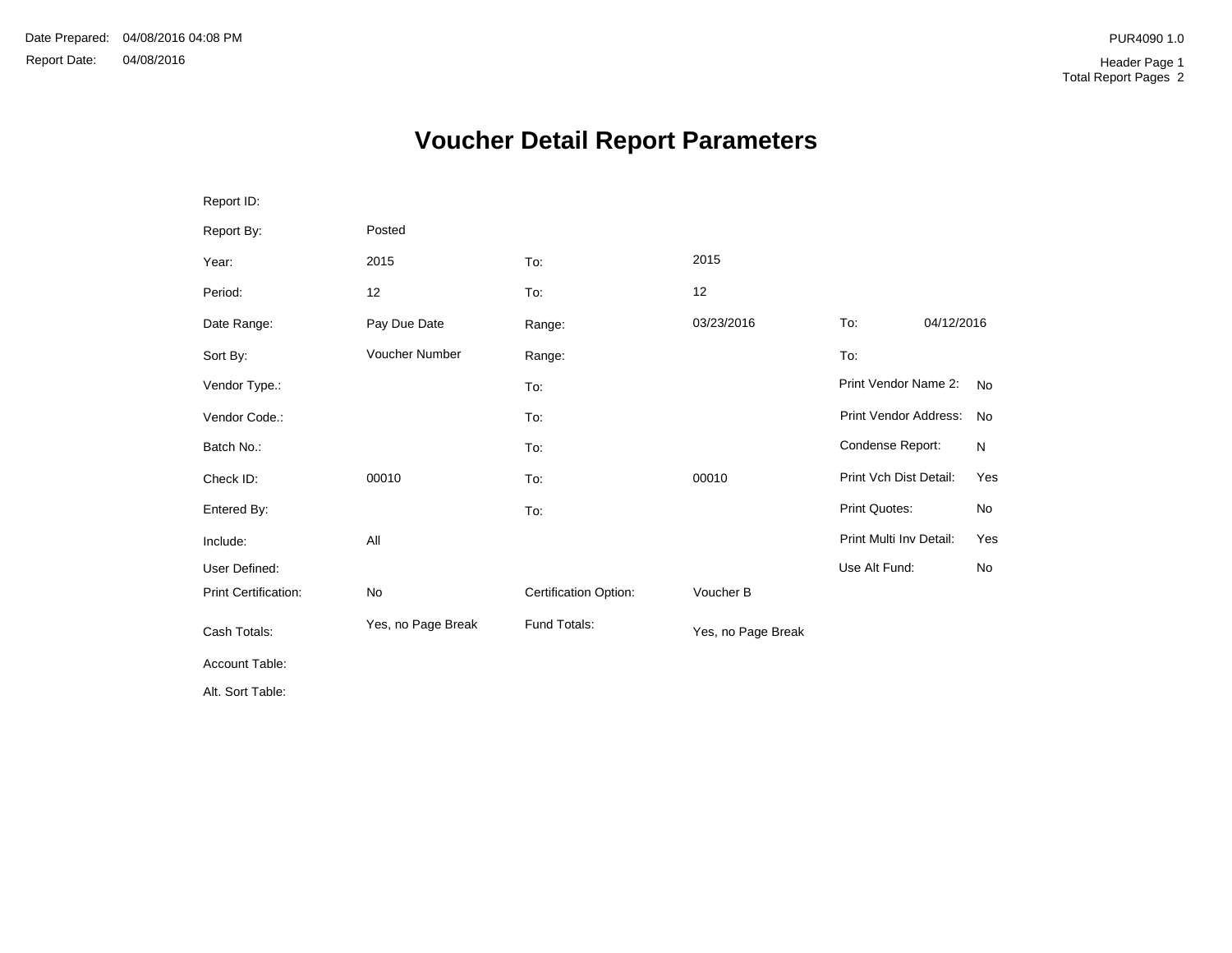Date Prepared: 04/08/2016 04:08 PM

Report Date: 04/08/2016

## **TOWN OF OSSINING**

**Voucher Detail Report**

| Voucher No.                                | <b>Stub-Description</b>            |                                                 |                                                                                | <b>Vendor Code</b>       |                          | <b>Vendor Name</b>                                    | <b>Voucher Amt.</b>                                                  | Pay Due                          | Approved                               |            |                                   |
|--------------------------------------------|------------------------------------|-------------------------------------------------|--------------------------------------------------------------------------------|--------------------------|--------------------------|-------------------------------------------------------|----------------------------------------------------------------------|----------------------------------|----------------------------------------|------------|-----------------------------------|
| <b>Voucher Date</b><br><b>Invoice Date</b> | <b>Batch</b><br><b>Invoice No.</b> | Req. No.<br><b>Recur Months</b>                 | Reg. Date<br><b>Refund Year</b>                                                | PO No.<br><b>Taxable</b> | PO Date<br><b>Ref No</b> | Ordered By<br>Approved By                             | <b>Fisc Year Check ID</b><br>Period Contract No.                     |                                  | <b>Check No. Check Date</b><br>Disc. % | Non Disc.  | <b>Cash Account</b><br>Disc. Amt. |
| 20160719                                   |                                    |                                                 | COURT OFFICER SERVICES, NOVEMBER & DECE 0000150028                             |                          |                          | VILLAGE OF OSSINING                                   |                                                                      | 3.217.50                         |                                        | 04/12/2016 |                                   |
| 04/07/2016                                 |                                    |                                                 |                                                                                |                          |                          |                                                       | 2015 00010                                                           |                                  |                                        |            | 0200.0000.0000                    |
| 12/31/2015                                 | 2015200013824                      |                                                 |                                                                                |                          |                          |                                                       | 12                                                                   |                                  | 0.00                                   | 0.00       | 0.00                              |
| <b>Detail Item</b>                         | <b>Item Description</b>            |                                                 |                                                                                |                          | <b>Taxable</b>           | <b>Quantity Unit</b>                                  | <b>Unit Cost</b>                                                     | Ext. Cost                        | Disc. %                                | Non Disc.  | Disc. Amt.                        |
|                                            | <b>Account No.</b>                 |                                                 | COURT OFFICER SERVICES, NOVEMBER & DECEMBER 2015<br><b>Account Description</b> |                          | <b>Note</b>              |                                                       | 3.217.5000                                                           | 3,217.50                         | 0.00<br>Percent                        | 0.00       | 0.00<br>Amount                    |
|                                            | 010.1110.0454                      |                                                 | <b>COURT SECURITY</b>                                                          |                          |                          |                                                       |                                                                      |                                  |                                        |            | 1,982.50                          |
|                                            | 010.1130.0454                      |                                                 | <b>COURT SECURITY</b>                                                          |                          |                          |                                                       |                                                                      |                                  |                                        |            | 1,235.00                          |
| 20160720                                   |                                    | FIELD VISITS: 8/7/15, 9/24/15, 10/5/15, 10/8/15 |                                                                                | 0000701114               |                          | <b>CIARCIA ENGINEERING, PC</b>                        |                                                                      | 787.50                           |                                        | 04/12/2016 |                                   |
| 04/07/2016                                 |                                    |                                                 |                                                                                |                          |                          |                                                       | 2015 00010                                                           |                                  |                                        |            | 0200.0000.0000                    |
|                                            |                                    |                                                 |                                                                                | M                        |                          |                                                       | 12                                                                   |                                  | 0.00                                   | 0.00       | 0.00                              |
| <b>Multi Inv Num</b>                       |                                    | <b>Multi Inv Date</b>                           |                                                                                | Multi Inv Amt.           |                          | <b>Multi Inv Stub Desc</b>                            |                                                                      |                                  |                                        |            |                                   |
| 700                                        |                                    | 02/01/2016                                      |                                                                                | 337.50                   |                          | SITE INSPECTION 10/8/15                               | FIELD MEETING WITH SD TO REVIEW HARBOR SQUARE 9/24/15, HARBOR SQUARE |                                  |                                        |            |                                   |
| 701                                        |                                    | 02/01/2016                                      |                                                                                | 225.00                   |                          | APPLICANT MEETING-RINALDI 8/7/15. FIELD VISIT 9/24/15 |                                                                      |                                  |                                        |            |                                   |
| 703                                        |                                    | 02/01/2016                                      |                                                                                | 225.00                   |                          |                                                       | SEWER INSPECTION WITH MGOC AT WATERFRONT 10/5/15                     |                                  |                                        |            |                                   |
| Detail Item                                | <b>Item Description</b>            |                                                 |                                                                                |                          | <b>Taxable</b>           | <b>Quantity Unit</b>                                  | <b>Unit Cost</b>                                                     | Ext. Cost                        | Disc. %                                | Non Disc.  | Disc. Amt.                        |
|                                            |                                    | FIELD VISITS: 8/7/15, 9/24/15, 10/5/15, 10/8/15 |                                                                                |                          | M                        |                                                       | 787.5000                                                             | 787.50                           | 0.00                                   | 0.00       | 0.00                              |
|                                            | <b>Account No.</b>                 |                                                 | <b>Account Description</b>                                                     |                          | <b>Note</b>              |                                                       |                                                                      |                                  | Percent                                |            | Amount                            |
|                                            | 010.1440.0413                      |                                                 | CONSULTANT                                                                     |                          |                          |                                                       |                                                                      |                                  |                                        |            | 337.50                            |
|                                            | 020.8020.0413                      |                                                 | CONSULTANT                                                                     |                          |                          |                                                       |                                                                      |                                  |                                        |            | 450.00                            |
| <b>Total Vouchers reported:</b>            |                                    | 2                                               |                                                                                |                          |                          |                                                       |                                                                      | <b>Total GL Detail Reported</b>  |                                        |            | 4,005.00                          |
|                                            |                                    |                                                 |                                                                                |                          |                          |                                                       |                                                                      | <b>Total Amount All Vouchers</b> |                                        |            | 4,005.00                          |

| Fund | <b>Cash Item</b>   |                   |          |         | - Direct Pay - - - - - - - - - |             |      |              |  |  |
|------|--------------------|-------------------|----------|---------|--------------------------------|-------------|------|--------------|--|--|
|      |                    |                   | Regular  | Prepaid | <b>Wire Transfer</b>           | Outstanding | Paid | <b>Total</b> |  |  |
|      | 010 - TOWN GENERAL |                   |          |         |                                |             |      |              |  |  |
|      | 0200.0000.0000     | <b>TOWN</b>       | 3,555.00 | 0.00    | 0.00                           | 0.00        | 0.00 | 3,555.00     |  |  |
|      |                    | <b>Fund Total</b> | 3,555.00 | 0.00    | 0.00                           | 0.00        | 0.00 | 3,555.00     |  |  |
|      | 020 - TOWN OUTSIDE |                   |          |         |                                |             |      |              |  |  |
|      | 0200.0000.0000     | <b>TOWN</b>       | 450.00   | 0.00    | 0.00                           | 0.00        | 0.00 | 450.00       |  |  |
|      |                    | <b>Fund Total</b> | 450.00   | 0.00    | 0.00                           | 0.00        | 0.00 | 450.00       |  |  |